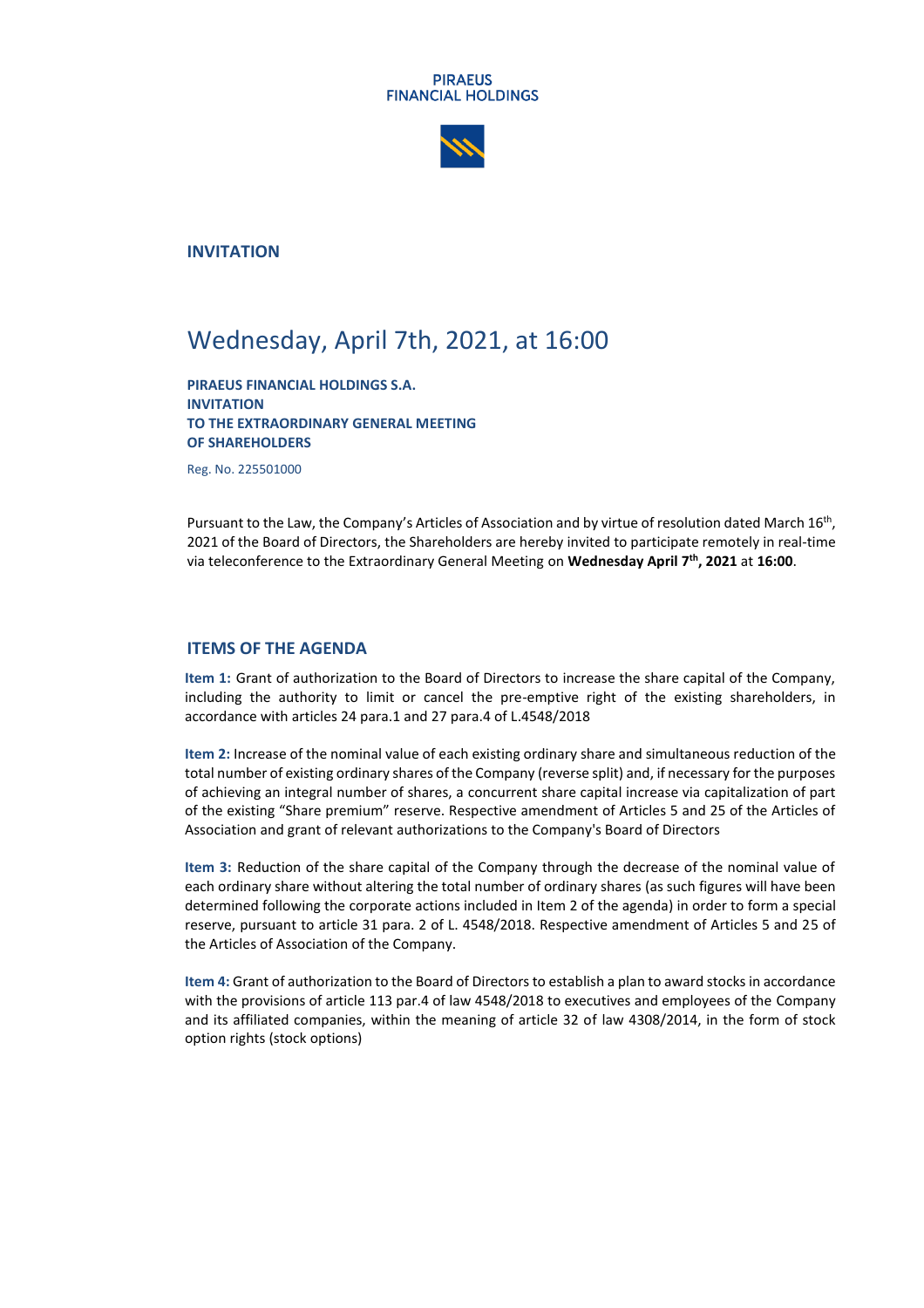#### **PIRAEUS FINANCIAL HOLDINGS**



In the event the requisite quorum for the items of the agenda is not met, the General Meeting will convene again in a Repetitive General Meeting remotely in real-time by teleconference on **Wednesday April 14th 2021 at 16:00**.

It should be noted that, in accordance with par. 2 of article 130 of Law 4548/2018, a new invitation for the repetitive General Meeting will not be published.

Taking into account the measures and instructions of the State against the risks and spread of COVID-19 and in accordance with the provisions in the current Articles of Association of the Company, the Extraordinary General Meeting on **April, 7th 2021** and any Repetitive Meeting, will take place remotely, in real-time by teleconference and the use of electronic means, under the conditions of the current legislation and the specific provisions in the present invitation.

In addition, in accordance with the provisions in the current Articles of Association of the Company provide shareholders with the option to participate remotely by mail vote at the vote on the items of the General Meeting on **April 7 th 2021** and any Repetitive Meeting, that will take place before the General Meeting, under the conditions of the current legislation and the specific provisions in the present invitation.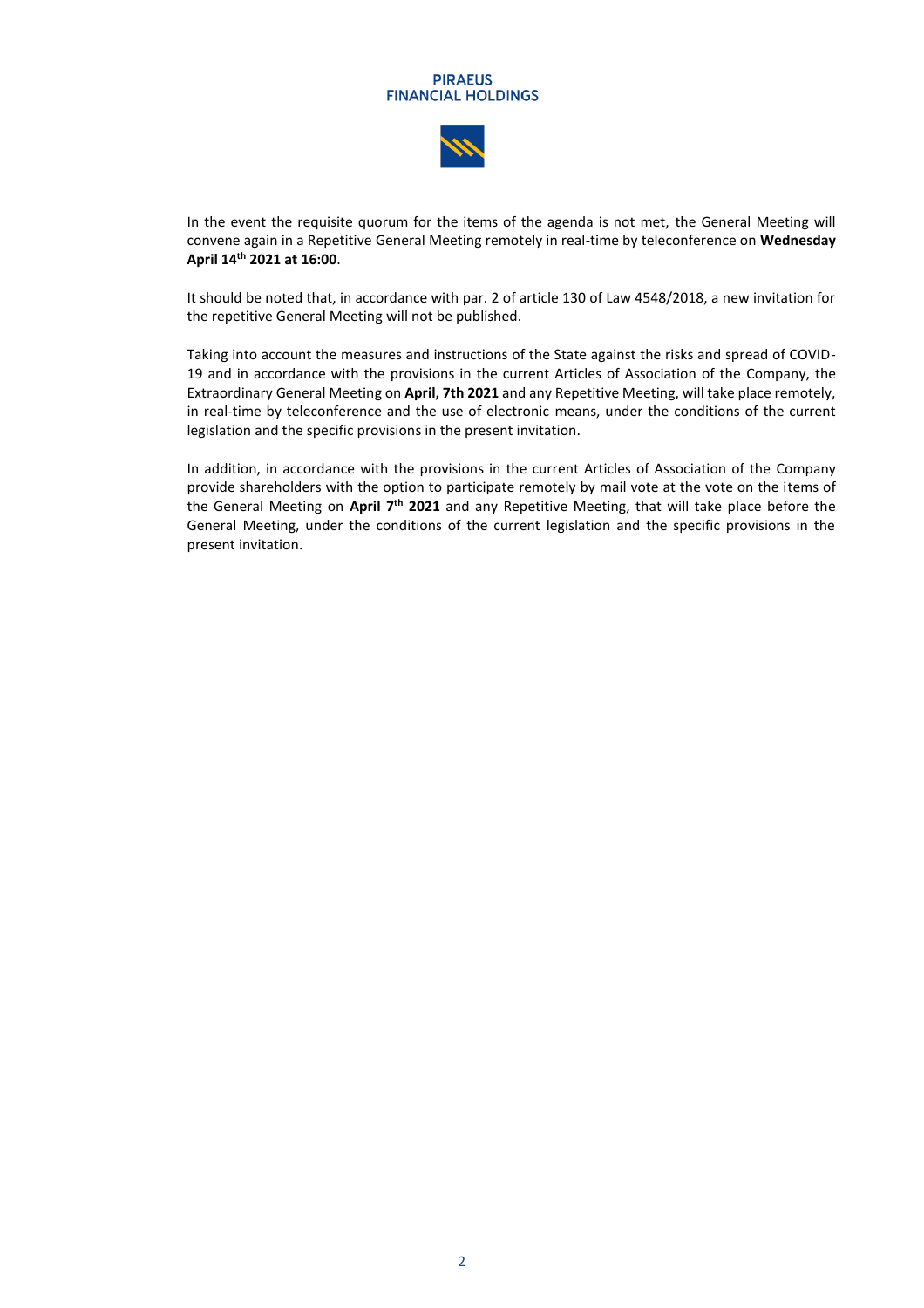

## A. RIGHT TO PARTICIPATE AND VOTE

Shareholders having the right to participate and vote in the Extraordinary General Meeting (**EGM**) dated **April 7th , 2021,** as well as in the Repetitive General Meeting **dated April 14 th 2021 (RGM)** are those registered on April 2<sup>nd</sup>, 2021, i.e. at the opening of the fifth day prior to the date of the Extraordinary General Meeting (**Record Date**), in the electronic registry of the Dematerialized Securities System ("DSS"), managed by "Hellenic Central Securities Depository" (HCSD).

The shareholder status on the Record Date and the Record Date of the **RGM** is verified through the direct electronic linkup of the Company with the records of the Dematerialized Securities System ("DSS").

The exercise of the right to participate and vote does not require the blocking of shares or any other relevant process which restricts the shareholders' ability to sell and/or transfer shares during the period between the **Record Date** or the **Record Date of the RGM** and **the date of the relevant General Meeting (EGM or RGM)**.

# B.PROCEDURE FOR REMOTE PARTICIPATION AND VOTING IN REAL TIME BY **TELECONFERENCE**

In order for shareholders to participate and vote at the **EGM** on **April 7 th 2021** or at the **RGM** which will take place remotely, in real-time by teleconference, without their physical presence, they or their proxies must create and use an electronic shareholder account at the internet platform that has been developed by the Athens Exchange Group to provide remote General Meeting services, in real-time, by teleconference to listed companies on the website [www.athexgroup.gr/AXIAeShareholdersMeeting.](http://www.athexgroup.gr/AXIAeShareholdersMeeting)

The internet platform is provided by the company "Hellenic Central Securities Depository SA." while the WEBEX tool/service team from Cisco Hellas SA is used for the teleconference.

In order to access the internet platform a personal computer, a smartphone or a tablet is required, a browser installed, and internet access.

In order for a shareholder or his/her proxy to create an account in the internet platform above, a valid electronic mail (email) account and a mobile telephone number are required by the shareholder or his/her proxy.

If, on accessing the internet platform the above information entered by the shareholder does not match the date registered in the Dematerialized Securities System and have been provided to the Company by the Hellenic Central Securities Depository as part of its services to facilitate shareholder identification for remote general meetings which are provided to listed companies in accordance with Decision No 8 of the Board of Directors of the Hellenic Central Securities Depository, "Services to facilitate shareholder identification in remote general meetings & provision of 2-factor authentication when investors access ATHEXCSD electronic services", shareholders must provide or update the information above, in order to create the account.

**For this purpose, shareholders are requested to contact without delay the Operator of their Account where the shares of the Company are kept, or any other intermediary, that provides them with custody services for the shares of the Company, as the case may be, in order to notify them or to update their valid email address and mobile telephone number for identification.**

**Further instructions to participate at the General Meeting by teleconference will be posted on the website of the Company and will be sent via email to shareholders that have completed the above procedure and are eligible to participate at the EGM or the RGM.**

For any questions and for instructions, shareholders may contact the Shareholders' Services Department of the Company by email at [ShareholdersMeeting@piraeusholdings.gr](mailto:ShareholdersMeeting@piraeusholdings.gr) or by telephone at +30 210 3739301 and +30 210 3335039 (daily between 09.00 –17.00).

Furthermore, starting with the publication of the present and until the end of the General Meeting, a help desk will operate that will provide information and support shareholders and their representatives at + 30 210 3366120 or by email at [AXIAeShareholdersMeeting@athexgroup.gr](mailto:AXIAeShareholdersMeeting@athexgroup.gr)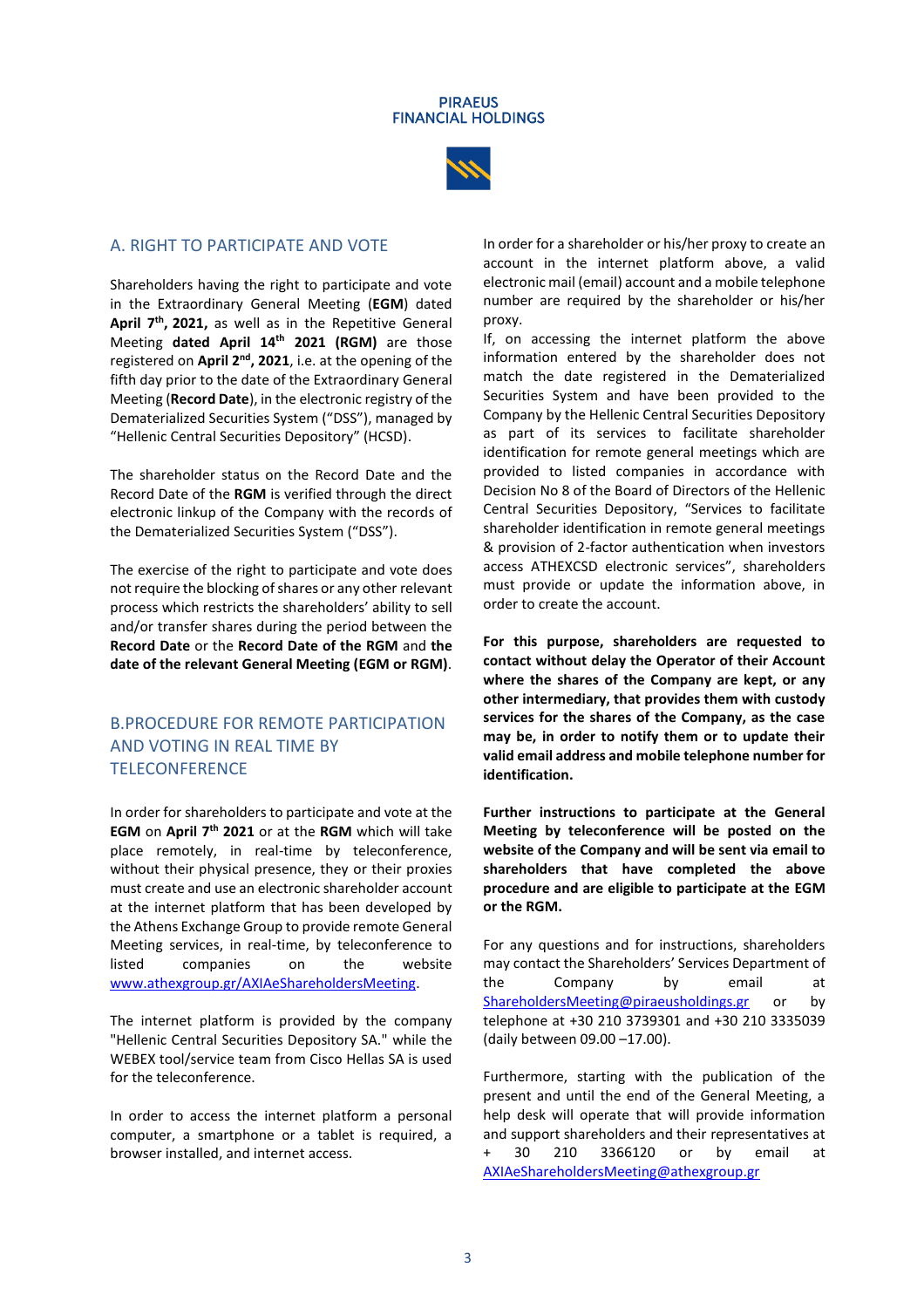

Shareholders that will participate at the **EGM** by teleconference in real-time are taken into consideration for the formation of the quorum and majority and will be able to exercise their rights effectively during the General Meeting.

Shareholders who are successfully connected to the internet platform will be able to participate in the **EGM**  in real-time by teleconference via a link that will either be sent to them via email or will be available on the online platform.

By activating the Cisco Webex application through the link at the beginning of the **EGM**, the shareholders will have the ability to:

i) follow the proceedings of the **EGM** with electronic or audiovisual means,

ii) take the floor and address the General Meeting orally during the **EGM**,

and, at the same time, through the internet platform they will have the ability to:

iii) vote in real time during the **EGM** on the matters of the daily agenda,

iv) receive information on the recording of their vote.

# C. PROCEDURE FOR REMOTELY PARTICIPATING IN THE VOTE BEFORE THE GENERAL MEETING [MAIL VOTE]

I. In addition, shareholders have the option to participate remotely, in person or by proxy, at the vote on the item of the **EGM** that will take place before the General Meeting,

Specifically, shareholders that wish to participate and vote remotely on the item of the **EGM** that will take place before the General Meeting, can make use of this option:

a) Either by exercising the right to vote before the **EGM** through the internet platform [www.athexgroup.gr/AXIAeShareholdersMeeting](http://www.athexgroup.gr/AXIAeShareholdersMeeting) in which they have previously created an account and have successfully registered as described in B. above, during the time period **from Saturday 03.04.2021 at 12.00 and until twenty-four (24) hours before the**  **date of the EGM (i.e. until 16:00 on 06.04.2021 at the latest)**.

b) Or by completing and submitting the "Mail vote document" with the signature authenticated, to the Shareholders' Services Department of the Company (9, Mitropoleos, Athens, or sending digitally signed by using a recognized digital signature (qualified certificate) by the proxy or the shareholder, via email at [ShareholdersMeeting@piraeusholdings.gr](mailto:ShareholdersMeeting@piraeusholdings.gr) **at least twenty-four (24) hours before the date of the EGM (i.e. by 16.00 on 06.04.2021 at the latest)**.

The mail vote document is available to shareholders in hard copy at the Shareholders' Services Department of the Company (9, Mitropoleos, tel. +30 210 3739301 and +30 210 3335039), and in electronic form on the website of the Company

[https://www.piraeusholdings.gr](https://www.piraeusholdings.gr/)

Shareholders that vote as above before the EGM are counted to form the quorum and majority, provided that the votes in question have been received by the Company **by 16:00 on Tuesday 06.04.2021 at the latest.**

II. It is noted that shareholders that wish to appoint proxies to participate remotely at the vote on the items of the EGM which will take place before the General Meeting, **can appoint up to one (1) proxy;** the appointment must be made **at the latest forty-eight (48) hours before the date of the EGM (i.e. by 16:00 on 05.04.2021 at the latest), as specifically described below in D II.**

Following this deadline, it will not be possible to participate by proxy in the vote that will take place **before the EGM**.

III. If the quorum, as required by the Law and the Articles of Association in order to decide the whole or part of the original daily agenda, is not obtained during the meeting of **07.04.2021**, at the RGM which will take place on **14.04.2021 at 16:00**, the right to vote remotely, by mail vote **must be exercised again**, by a vote that will take place before the General Meeting, in the following ways:

a) Either by exercising again the right to vote before the General Meeting through the internet platform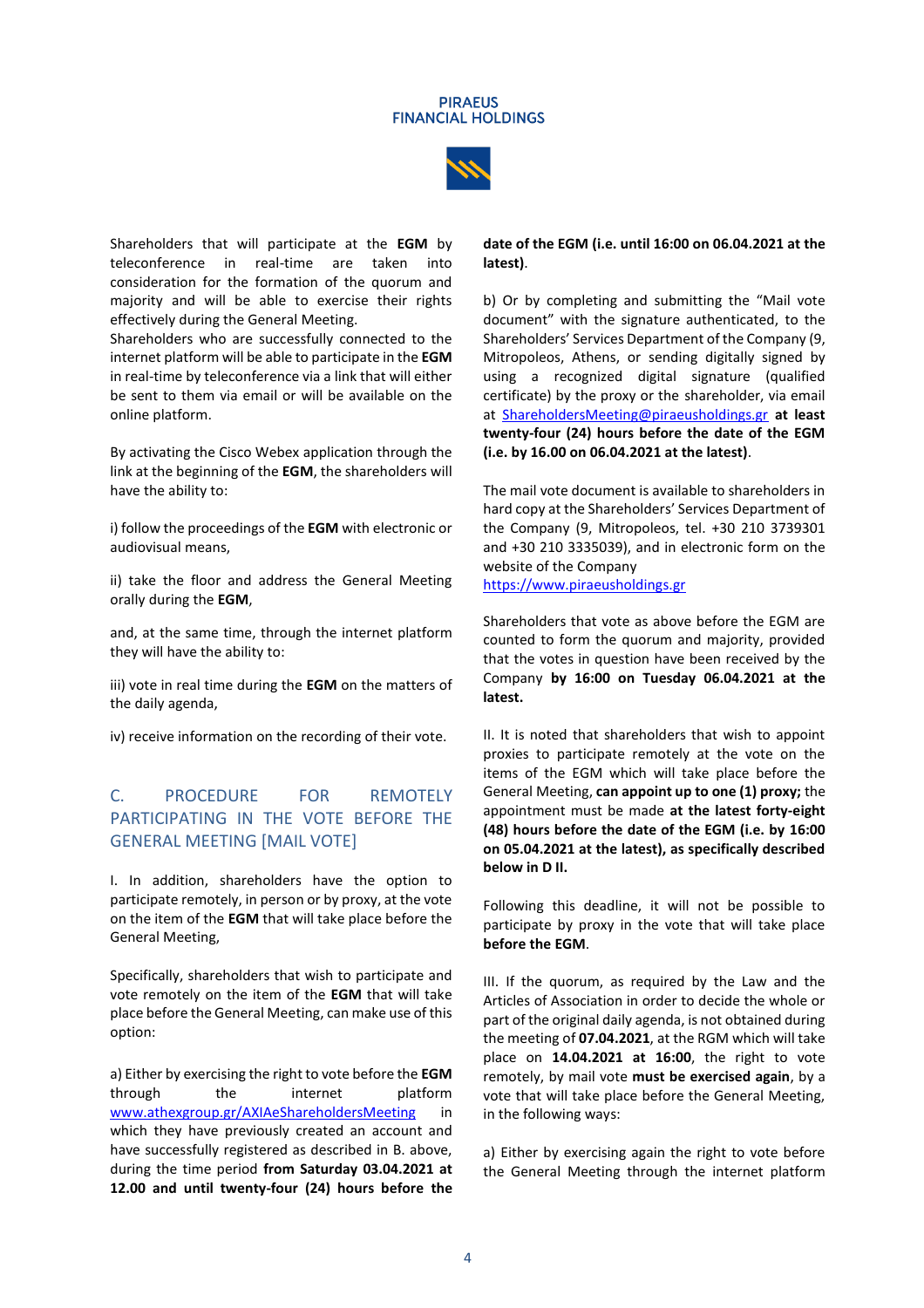



[www.athexgroup.gr/AXIAeShareholdersMeeting](http://www.athexgroup.gr/AXIAeShareholdersMeeting) in which they have previously created an account and have successfully registered as described in B. above, during the time period **from Saturday 10.04.2021 at 12:00 and until twenty-four (24) hours before the date of the RGM (i.e. until 16:00 on 13.04.2021 at the latest)**.

b) Or by completing and submitting the "Mail vote document" with the signature authenticated, to the Shareholders' Services Department of the Company (9, Mitropoleos, Athens,  $1<sup>st</sup>$  floor) or sending digitally signed by using a recognized digital signature (qualified certificate) by the proxy or the shareholder, via email at [ShareholdersMeeting@piraeusholdings.gr](mailto:ShareholdersMeeting@piraeusholdings.gr) **at least twenty-four (24) hours before the date of the Repetitive General Meeting (i.e. by 16:00 on 13.04.2021 at the latest)**.

Shareholders that vote as above before the General Meeting are counted for the formation of the quorum and majority, provided that the votes in question are received by the Company **by 16:00 on 13.04.2021** at the latest.

IV. For the potential **RGM** on **14.04.2021**, shareholders that had not appointed a proxy for the **EGM,** or wish to replace the proxy that had been appointed, in order to participate remotely at the vote that will take place before the Repetitive General Meeting, they **can appoint up to one (1) proxy, whose appointment must be made at least forty-eight (48) hours before the date of the Repetitive General Meeting (i.e. by 16:00 on 12.04.2021 at the latest), as specifically mentioned below in D II.** 

After that date, it will not be possible to participate by proxy at the vote that will take place **before** the **RGM**.

For any questions and for instructions, shareholders may contact the Shareholders' Services Department of the Company by email at [ShareholdersMeeting@piraeusholdings.gr](mailto:ShareholdersMeeting@piraeusholdings.gr) or by telephone at +30 210 3739301 and +30 210 3335039 (daily between 09.00 – 17.00).

In addition, shareholders are asked to confirm that the "Mail Vote document" is successfully sent and received by the Company, and can, for this purpose, call +30 210 +30 210 3739301 and +30 210 3335039 (Shareholders' Services Department).

# D. PROCEDURE FOR PARTICIPATION AND VOTING BY PROXY

I. Shareholders participate in the **GM** and vote either in person or by proxy. Each shareholder may appoint up to three (3) proxies. However, if a shareholder possesses shares of the Company that are held in more than one Investor Securities Account, the above restriction cannot prevent the shareholder from appointing different proxies for the shares in each investor account for a particular General Meeting. A proxy appointment can be freely recalled. A proxy that acts for more than one shareholders can vote differently for each shareholder.

Shareholders may appoint a proxy for one or more General Meetings and for a specific period of time. The proxy votes in accordance with the shareholder's instructions, if there are any. Non-compliance by the proxy with the instructions received does not affect the validity of the decisions of the General Meeting, even if the proxy's vote was decisive in achieving the majority.

The proxy votes in accordance with the shareholders' instructions, as long as these are in place is obliged to file the required voting instructions for at least one (1) year from the date of the **EGM** or the **RGM.**

The shareholder proxy is obliged to notify the Company, before the start of the General Meeting, about any specific event, which may be useful to shareholders in order to ascertain the risk that the proxy may serve other interests besides the interests of the shareholder.

A conflict of interest may arise particularly when the representative is:

a) A shareholder that exercises control of the Company, or other legal person or entity that is controlled by that shareholder,

b) A member of the Board of Directors or in general of the management of the Company or a shareholder that exercises control of the Company, or other legal person or entity that is controlled by that shareholder, which exercises control of the Company.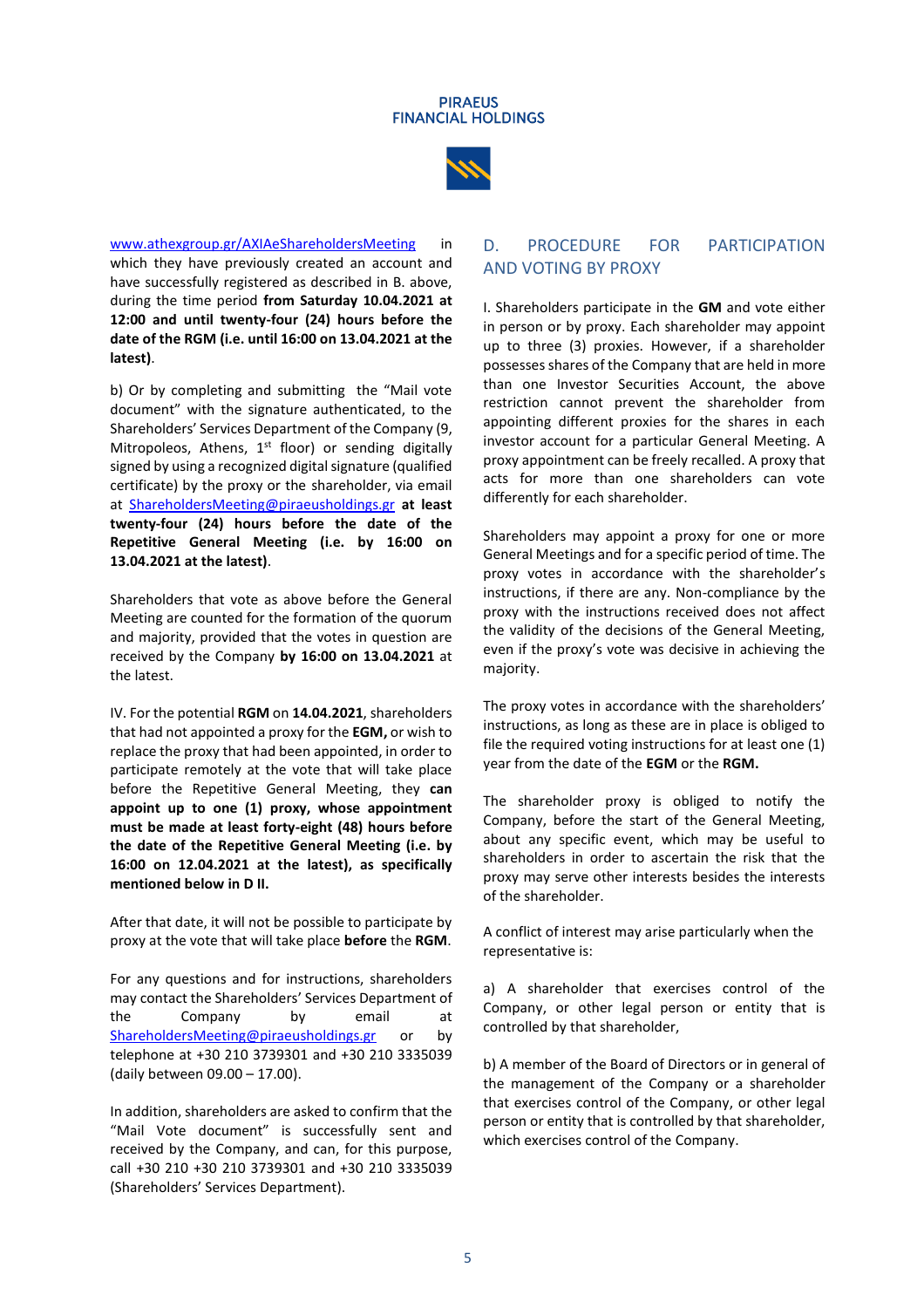#### **PIRAFIIS FINANCIAL HOLDINGS**



c) An employee or a certified auditor of the Company or a shareholder that exercises control, or other legal person or entity that is controlled by a shareholder that exercises control of the Company.

d) A spouse or a relative in the first degree with one of the private individuals that are mentioned in cases a) to c).

The appointment and revocation or replacement of the proxy or representative takes place in writing or by electronic means that are submitted to the Company at least forty-eight (48) hours before the appointed date of the General Meeting. Notification of the appointment and revocation or replacement of the proxy by electronic means is by electronic mail at the email address on the Invitation to the General Meeting.

II. **Specifically** for shareholder participation by proxy at the EGM on **7 th April 2021** (or any Repetitive Meetings), remotely in real-time by teleconference, or by shareholder participation by proxy at the vote on the items of the **EGM** that will take place before the General Meeting, shareholders or their custodian can appoint up to one (1) proxy, whose appointment must be made at least forty-eight (48) hours before the date of the EGM (i.e. **by 16:00 on 05.04.2021 at the latest**).

Upon receipt of the information above by the Company, and based on the email address and mobile telephone of the representative, as declared in the proxy document, an account is created for the proxy on the internet platform; the proxy is informed by email in order to activate the account in order to exercise the rights of the shareholder in accordance with what is referred to in B. and C. above.

The Company has made available documents:

a) To appoint a proxy to participate in the **EGM** on **April 7 th , 2021** remotely in real-time by teleconference; and

b) To appoint a proxy to vote on the items of the **EGM** that will take place before the General Meeting on **April 19th, 2021**.

These documents are available to shareholders in hard copy at the Shareholders' Services Department of the Company (9, Mitropoleos, Athens, Tel.: +30 210 3739301 and +30 210 3335039), and in electronic form on the website of the Company

## [https://www.piraeusholdings.g](https://www.piraeusholdings./)r

The abovementioned documents should be filled-in, signed with the signature authenticity verified, and submitted to the Shareholders Services Department of the Company, at 9, Mitropoleos, Athens or be sent digitally signed by using a recognized digital signature (qualified certificate) by the proxy or shareholder by email at [ShareholdersMeeting@piraeusholdings.gr](mailto:ShareholdersMeeting@piraeusholdings.gr) at least forty eight (48) hours before the date of the **EGM**. Shareholders are asked to confirm for the successful dispatch of the appointment in writing and receipt by the Company and may contact by telephone for this reason: +30 210 3739301 and +30 210 3335039 (Shareholders Services Department).

### E. SHAREHOLDER MINORITY RIGHTS

In the context of the General meeting, the shareholders of the Company have, among others, the following rights:

- **(i)** Shareholders representing at least one twentieth (1/20) of the paid-up share capital may request, that the Board of Directors includes additional items on the agenda of the **ΕGM**, by means of an application submitted at least fifteen (15) days prior to the date of the EGM. In this instance this application must be delivered to the Board of Directors until March 23<sup>rd</sup>, 2021.
- **(ii)** Shareholders representing at least one twentieth (1/20) of the paid-up share capital may request of the Board of Directors, upon submission of a respective application, to provide the shareholders with draft resolutions for items included in the initial or revised **ΕGM** agenda, at least seven (7) days prior to the date of **EGM**. This application must be submitted to the Board of Directors until **March 31 st, 2021**. The draft resolutions are available to the shareholders according to the provisions of paragraph 3 of article 123 of Law 4548/2018, at least six (6) days before the date of the General Meeting.
- **(iii)** With the submission of a respective application shareholders may request of the Board of Directors to provide the **ΕGM** with specific information with respect to Company's business,